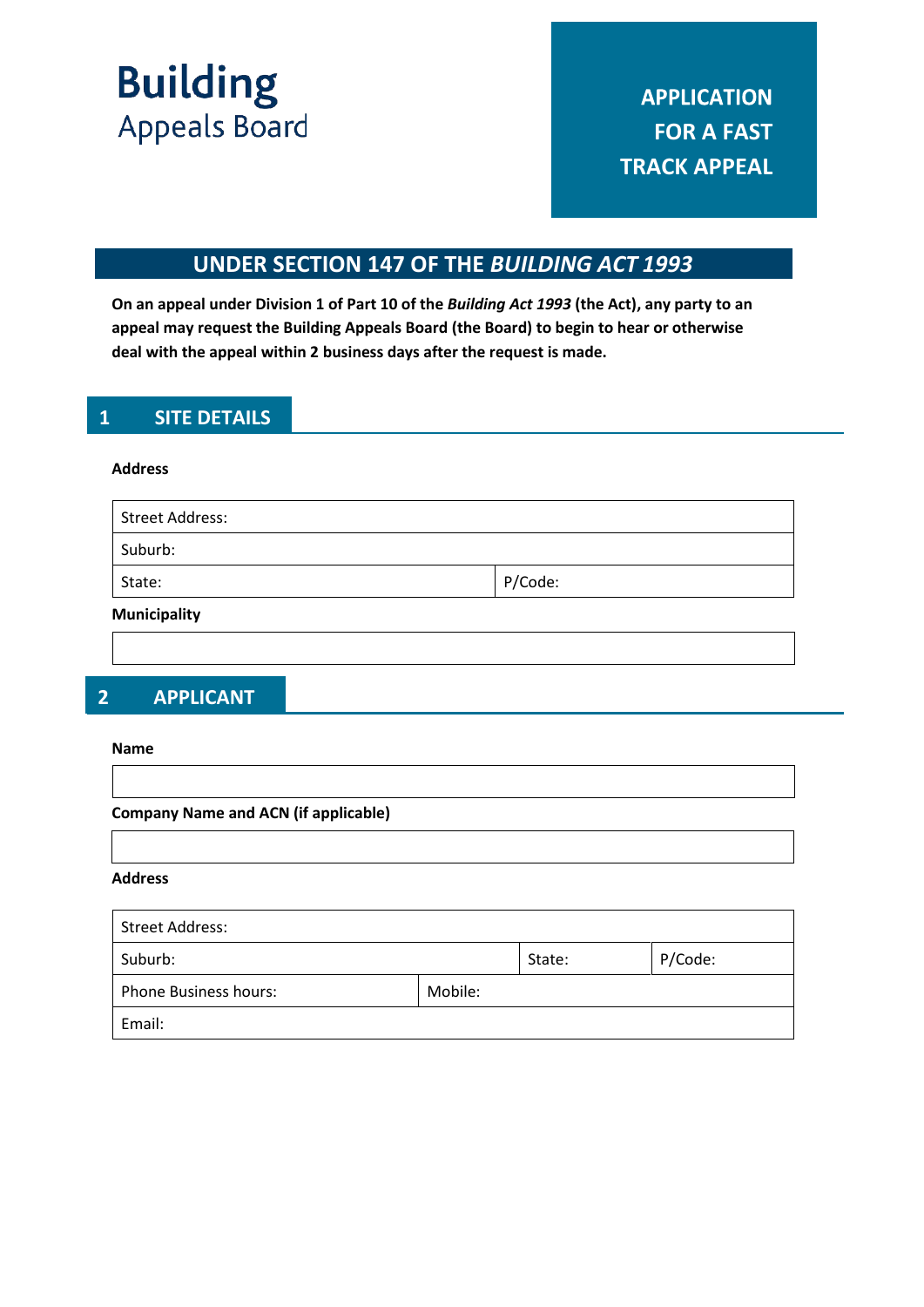

Who is the applicant in this application?

| The applicant is the owner.                                                                                                                   |
|-----------------------------------------------------------------------------------------------------------------------------------------------|
| The applicant is the purchaser of a lot under a contract of sale, which is of a kind referred<br>to in s 9AA(1) of the Sale of Land Act 1962. |
| The applicant is a Builder appealing under section 138A of the Building Act 1993 ('the<br>Act')                                               |

**If you are a representative of the applicant, please complete the Authority to Act form on page 4 of this document.** Under section 248(1) of the *Building Act 1993* (the Act)*,* it is an offence for a person to act on behalf of an owner of a building or land for the purpose of making an application unless the person is authorised in writing to do so.

## **3 NATURE OF APPEAL**

If this is an existing appeal, you need to identify the proceeding number. If it is not an existing appeal, you need to attach the application for the appeal.

| This is an existing appeal proceeding numbered: |
|-------------------------------------------------|
| The application for the appeal is attached      |

## **4 REASON**

Please provide the reasons for requesting a Fast Track Appeal in an **attached submission**.

**Please note:** There is **NO** Fast Track provision for:

- disputes under Division 3 of Part 10 of the Act (i.e. applications under sections 150 to 158); or
- modification applications or other proceedings under Division 4 of Part 10 of the Act (i.e. applications under sections 159 to 160B).

In making this application, you are confirming that you understand that the Board may grant or refuse the request and that, if the Board grants the request, it may require you, as the person who made the request, to pay:

- the reasonable costs (as assessed by the Board) of **all** parties to the appeal (including the costs of legal advice and/or representation) for the proceedings after the request is granted (section 147(3)(a)); and
- if the Board hears the appeal, an additional prescribed fee for the time taken for the hearing (including any adjourned hearing) excluding the first 2 hours of the hearing (section 147(3)(b)).

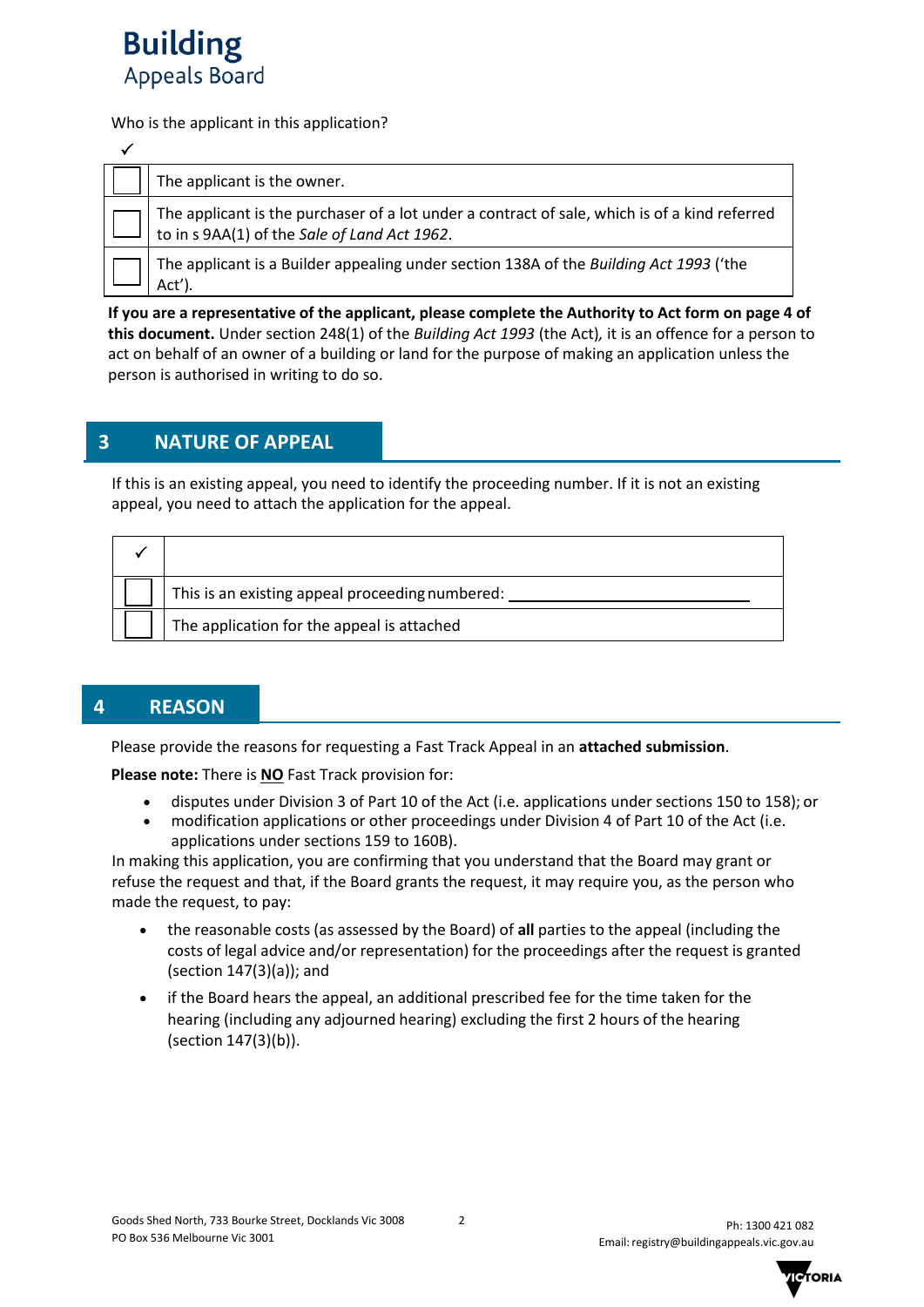# **Building Appeals Board**

## **5 NOTIFICATION OF OTHER PARTES**

Outline whether other parties have been notified of the application under section 147 of the Act to fast track the appeal and whether they support or oppose the application.

## **6 DECLARATION AND SIGNATURE**

I understand that, under section 248(1) of the *Building Act 1993* (the Act)*,* it is an offence for a person to act on behalf of an owner of a building or land for the purpose of making an application unless the person is authorised in writing to do so.

I acknowledge that it is an offence to knowingly make any false or misleading statement or provide any false or misleading information to the Building Appeals Board in relation to an application (s 246 of the Act).

### **SIGNATURE:**

## **DATE:**

**Please note if the application is not complete the appeal process may be delayed.**

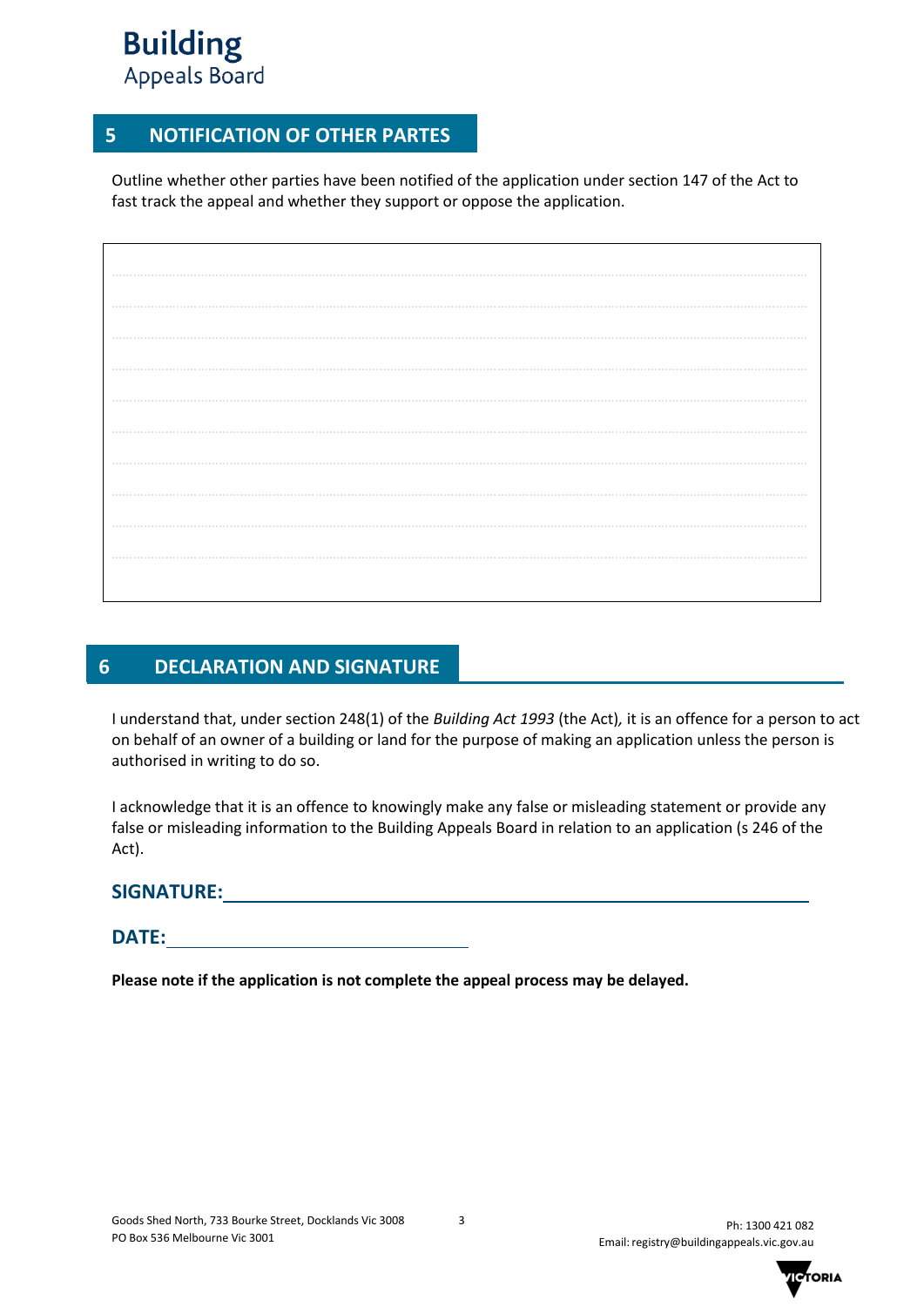

## **AUTHORITY TO ACT FORM**

#### **1 OWNER/S DETAILS**

**Name of first owner**

#### **Company Name and ACN (if applicable)**

#### **Address**

| <b>Street Address:</b>       |            |
|------------------------------|------------|
| Suburb:                      |            |
| State:                       | Post Code: |
| <b>Phone Business hours:</b> | Mobile:    |
| Email:                       |            |

#### **Name of second owner (if the appeal is also made on behalf of that person)**

#### **Company Name and ACN (if applicable)**

#### **Address**

| <b>Street Address:</b>       |            |  |
|------------------------------|------------|--|
| Suburb:                      |            |  |
| State:                       | Post Code: |  |
| <b>Phone Business hours:</b> | Mobile:    |  |
| Email:                       |            |  |

#### **2 SITE DETAILS**

#### **Address (please note a copy of title search/contract of sale is required to confirm ownership of the land/building)**

| Street Address: |            |
|-----------------|------------|
| Suburb:         |            |
| State:          | Post Code: |

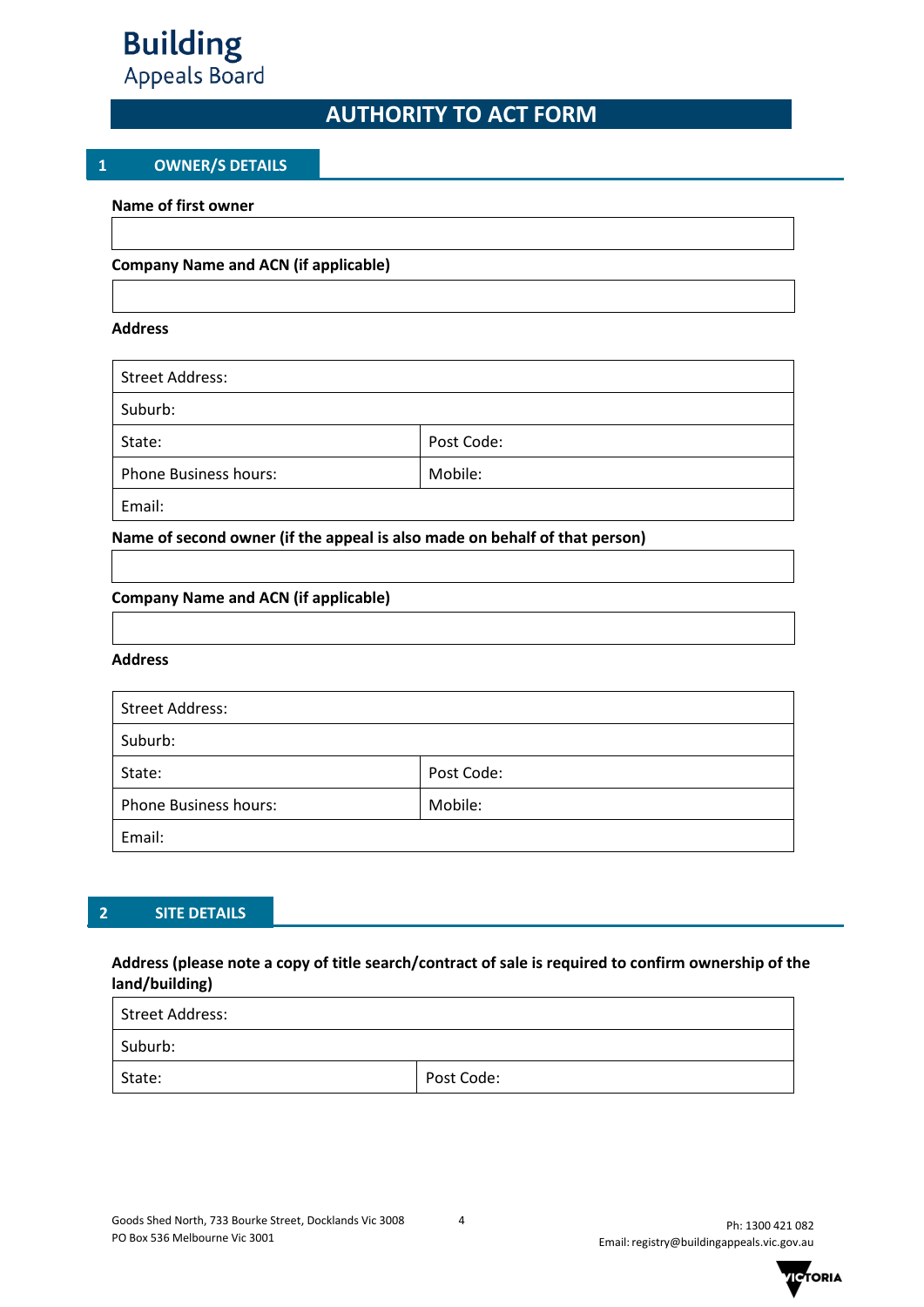

#### **3 SIGNATURE OF OWNER/S**

## **DECLARATION**

I confirm I am the owner of the above site and I authorise the following person(s) to act on my behalf:

**Name of person or representative**:

I also acknowledge that it is an offence to knowingly make any false or misleading statement or provide any false or misleading information to the Building Appeals Board in relation to an application (section 246 of the *Building Act 1993*).

| PRINT NAME: University of the contract of the contract of the contract of the contract of the contract of the contract of the contract of the contract of the contract of the contract of the contract of the contract of the |  |
|-------------------------------------------------------------------------------------------------------------------------------------------------------------------------------------------------------------------------------|--|
| <b>DATE:</b>                                                                                                                                                                                                                  |  |
|                                                                                                                                                                                                                               |  |
|                                                                                                                                                                                                                               |  |
| (If the appeal is also made on behalf of a second person)                                                                                                                                                                     |  |
|                                                                                                                                                                                                                               |  |
|                                                                                                                                                                                                                               |  |

**DATE:**